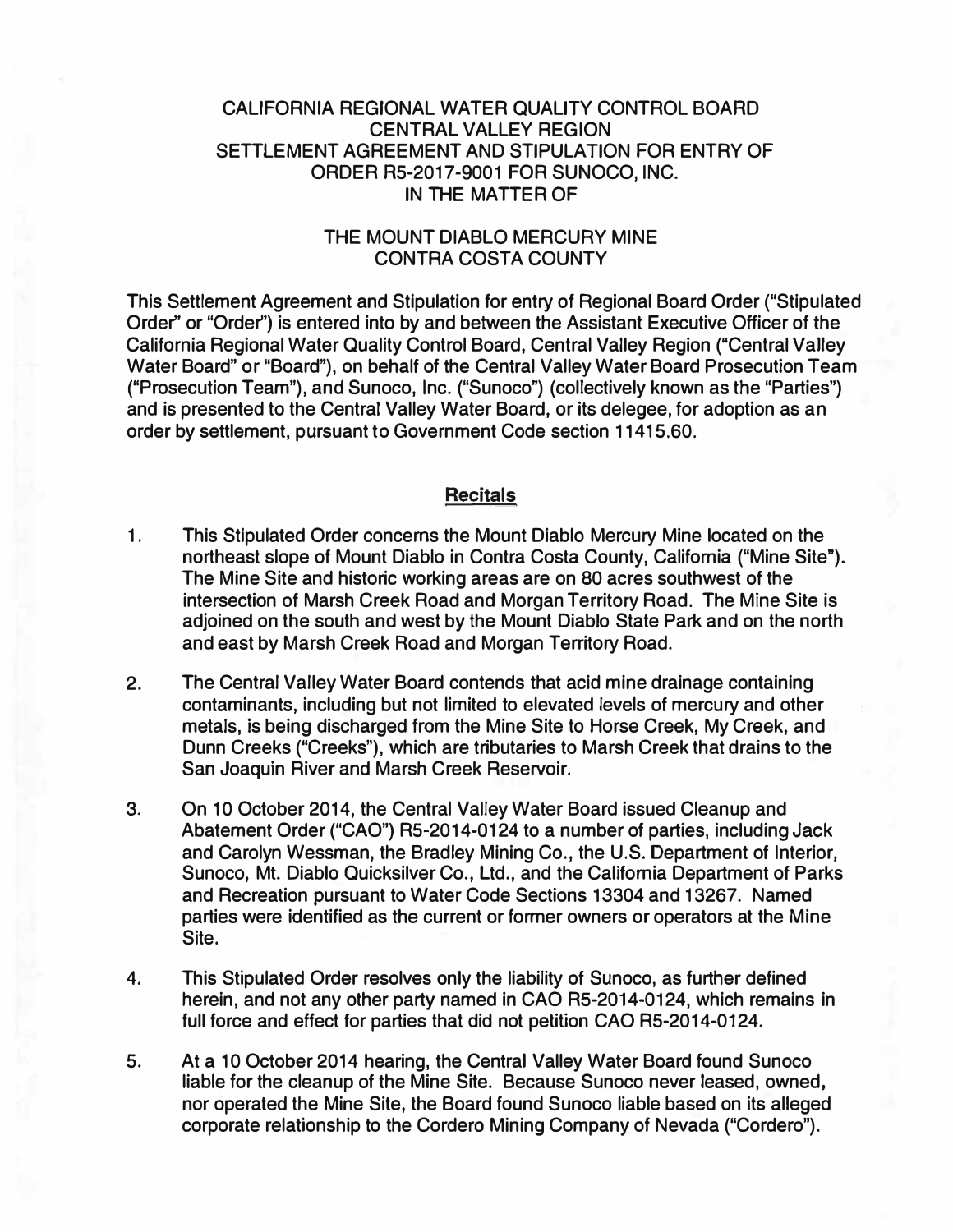**Specifically that, "Sunoco, Inc. expressly or impliedly assumed the liabilities of Cordero Mining Company." (Finding No. 17 of CAO RS-2014-0124). Sunoco disputed this finding before the Board at the 1 O October 2014 hearing and in written submittals, arguing that: as the former shareholder of a dissolved corporation, Sunoco cannot be held responsible for Cordero's alleged discharges; Sunoco is not the corporate successor to Cordero; and, in any event, because Cordero is, at most, responsible for less than 5% of the mine waste, Cordero should not be held jointly and severally liable for the investigation and remediation costs.** 

- **6. Following the issuance of CAO RS-2014-0124, Sunoco submitted a water quality petition to the State Water Resources Control Board consistent with Water Code section 13320 and California Code of Regulations, title 23, sections 2050 et seq. On 1 January 2016, Sunoco's water quality petition was dismissed by operation of law in accordance with California Code of Regulations, title 23, section 2050.5. Sunoco subsequently filed a petition for administrative mandamus with the Sacramento County Superior Court. (Sunoco, Inc. v. Central Valley Regional Water Quality Control Board (Sacramento County Sup. Ct., Case No. 34- 2016080002282).)**
- **7. On 22 September 2016, the Sacramento Superior Court issued a ruling that "the evidence in the record is insufficient to hold Sunoco liable based on a theory of corporate successor liability'' and remanded the CAO RS-2014-0124 to the Central Valley Water Board for further hearing and apportionment, if necessary and/or possible ("Remand Order").**
- **8. Following the Remand Order, the Central Valley Water Board set the matter for a hearing consistent with the Remand Order. The Remand Order did not modify any aspects of the CAO not related to Sunoco.**
- **9. Subsequently, representatives from the Central Valley Water Board, the Prosecution Team, and Sunoco discussed resolution of the matter without a hearing and, on 13 January 2017, Central Valley Water Board representatives proposed that Sunoco construct a drainage system at the Mine Site in exchange for a full release and covenant not to sue from the Board. Specifically, that Sunoco design and construct a drainage system to capture and divert mining water that discharges from the travertine springs to an infiltration gallery, infiltrating the mining water back into the ground, preventing loading into the Lower Pond.**
- **10. On 19 January 2017, a settlement teleconference was held, and following the exchange of confidential settlement communications, the Parties came to an agreement regarding the work to be performed by Sunoco, memorialized herein and in Attachment A, in exchange for the Release described herein.**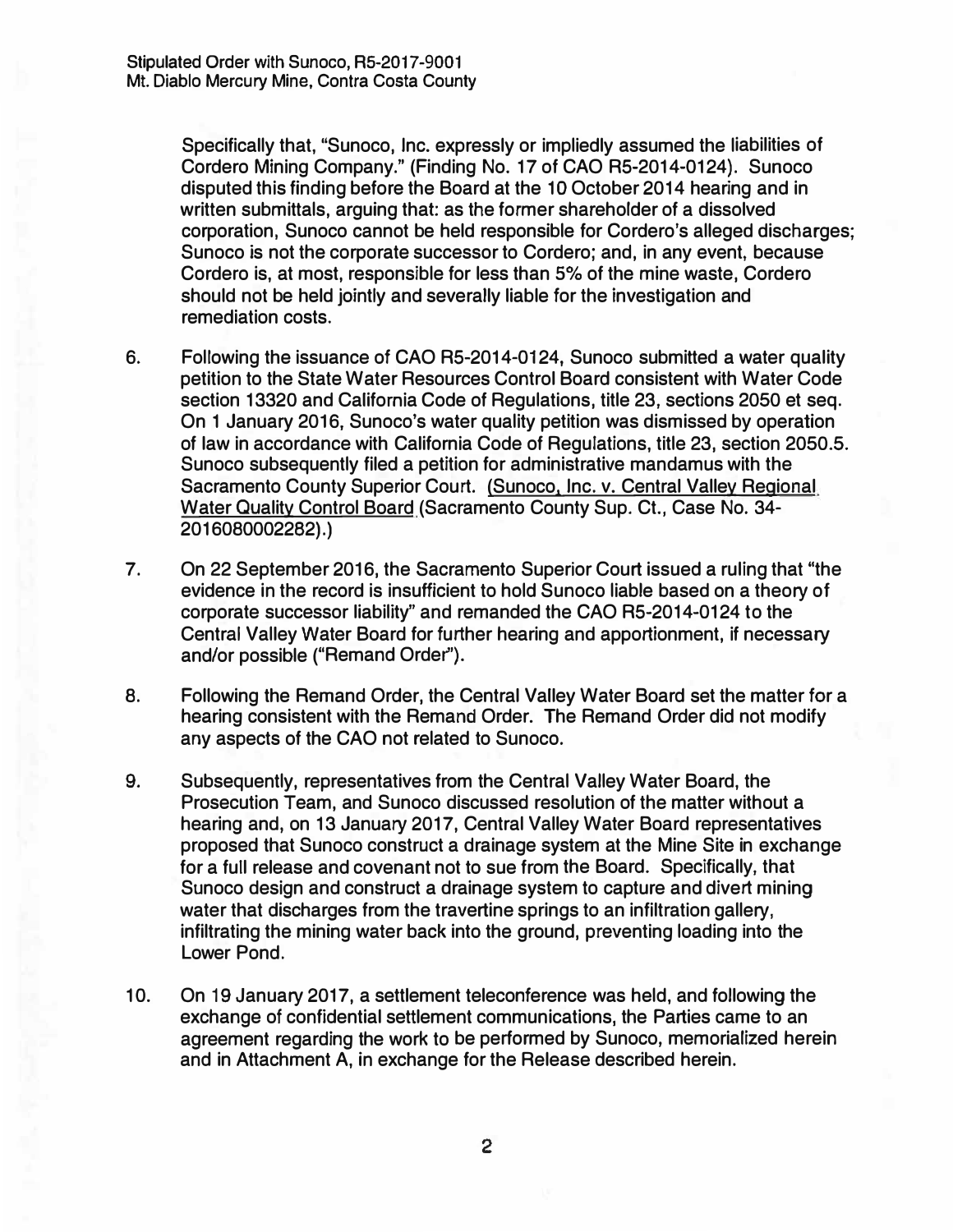- **11. Attachment A sets forth the proposed scope of work contemplated by the Parties. This scope of work does not require Sunoco to complete all work contemplated by CAO RS-2014-0124.**
- **12. The Parties jointly requested that the Central Valley Water Board remove the hearing to consider amendments to the CAO from calendar pending the drafting and approval of this Stipulated Order.**

#### **Settlement**

- **13. The Parties have engaged in confidential settlement negotiations and agree to settle the matter without further evidentiary hearings, administrative or civil litigation and by presenting this Stipulated Order to the Central Valley Water Board, or its delegee, for adoption as an order by settlement pursuant to Government Code section 11415.60. The Prosecution Team believes that the resolution of this matter is fair and reasonable, and provides sufficient protection to the environment and general public. This Stipulated Order therefore fulfills the Prosecution Team's enforcement objectives and is in the best interests of the public.**
- **14. To resolve any and all remaining liability Sunoco could have now or in the future pertaining to the Mine Site, by consent and without further administrative proceedings, and in exchange for the Release described herein, the Parties have agreed to have Sunoco complete the scope of work described in Attachment A, with a maximum expenditure from this point forward of \$200,000. Consistent with the Release provisions described herein, Sunoco will not be responsible for any further work needed under CAO RS-2014-0124.**

## **Stipulations and Release**

**The Parties stipulate to the following:** 

- **1. Scope of Work. Sunoco hereby agrees to perform the work set forth in the Attachment A scope of work. This work will be overseen and approved by the Central Valley Water Board and Prosecution Team staff.**
- **2. Release. In exchange for Sunoco completing the scope of work described in Attachment A, the Prosecution Team and Board by adopting this Stipulated Order agree as follows:**
	- a. **Release: The Central Valley Water Board hereby releases and covenants not to sue, to the maximum extent permitted by Jaw, Sunoco, as well as all of its directors, officers, employees, partners, insurers, parents, affiliates, successors and predecessors in interest, and agents (collectively** 11**Sunoco**<sup>11</sup> ) **from and for any past, present, or future claims, actions, orders, demands, enforcement actions or other civil or**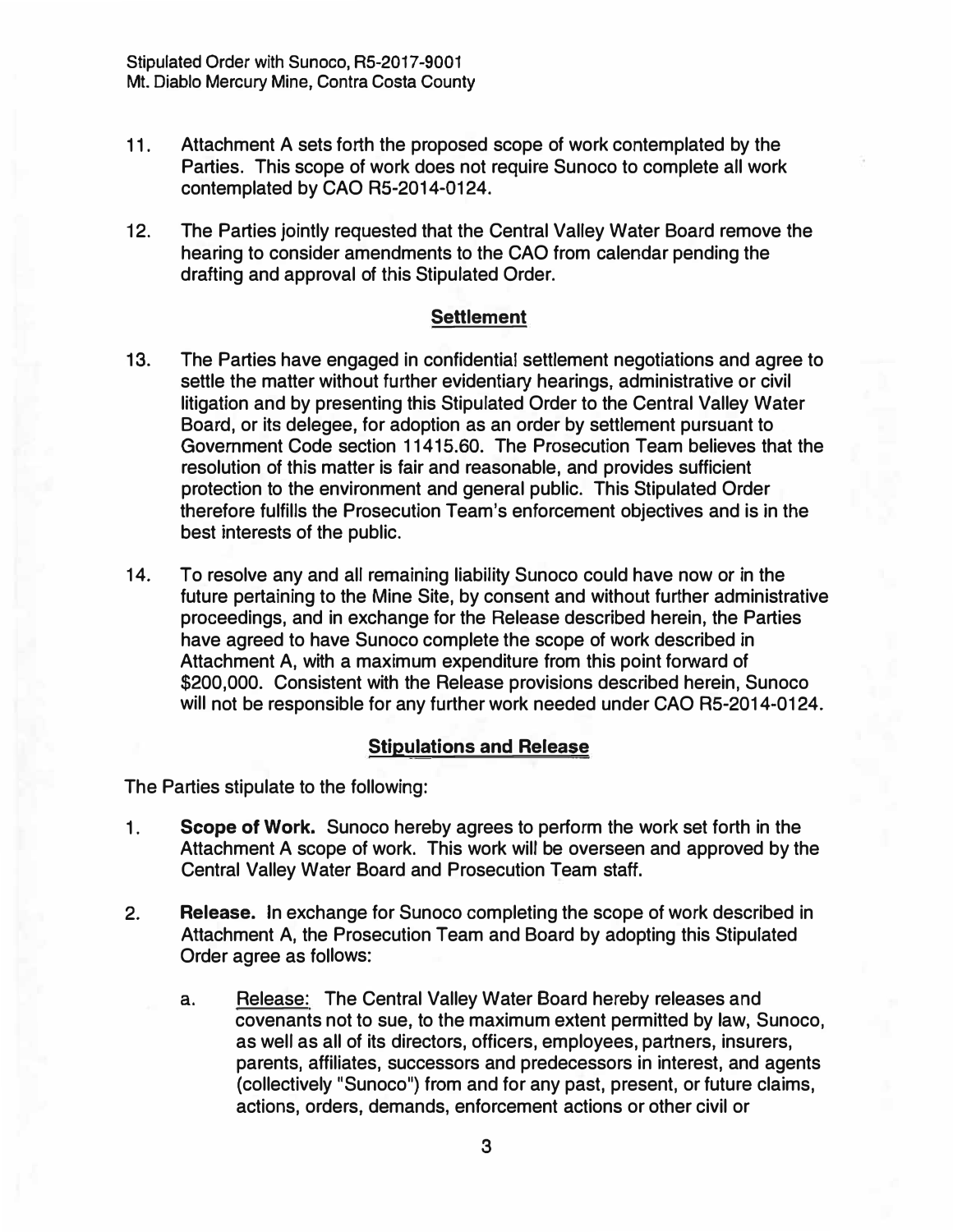**administrative proceedings, including without limitation, any investigation, monitoring or remediation requirements, related to or arising from the Environmental Conditions attributable to the Mine Site {collectively, the "Released Claims"). For purposes of this Stipulated Order:** 

- **i. 11 "Environmental Conditions" shall mean all conditions of pollution or nuisance at, under, originating or migrating from the Site, including but not limited to the presence or migration of total dissolved solids, sulfate, inorganic mercury, organic mercury, chromium, copper, nickel, zinc, Mining Waste as it is defined in Water Code§ 13050{a){1), any hazardous substance originating from Mining Waste, and conditions of pollution or nuisance in offsite sediments, groundwater, or surface water.**
- **ii. "Released Claims" shall include, but are not limited to, any past, present or future claims under local, state or federal statute or the common law, claims for natural resource damages, claims under the United States Code, including the Comprehensive Environmental Response, Compensation and Liability Act {''CERCLA"), claims under the California Codes, including the Water Code, and/or claims under other applicable laws, regulations, ordinances, or civil, judicial or administrative authorities, related to the handling, release, presence, migration, investigation, cleanup, containment or maintenance of the Environmental Conditions attributable to the Mine Site.**
- **b. Contribution Protection: This Stipulated Order resolves Sunoco's liability with regard to the Released Claims in their entirety and the Prosecution Team and Board by adopting this Stipulated Order expressly agree and affirm that Sunoco is entitled to protection against claims for contribution by any other parties, including but not limited to future owners and/or developers of the Mine Site, to the maximum extent authorized by state, federal or common law for all matters covered under the Stipulated Order, including California Civil Code section 877, 42 U.S.C. § 9613{f){2), and any other applicable law.**
- **c. Future O&M: The Regional Board shall not seek to hold Sunoco liable or otherwise responsible for any additional work related to the Mine Site outside of the performance of the work described in Attachment A, as agreed upon in this Stipulated Order. Sunoco's obligation under the scope of work set forth in Attachment A will not include post-completion removal, response, operation and/or maintenance with respect to any portion of the Mine Site, including but not limited to any investigation, sampling, or remediation work necessitated by water overflowing, seeping, and/or migrating from the water diversion and/or infiltration**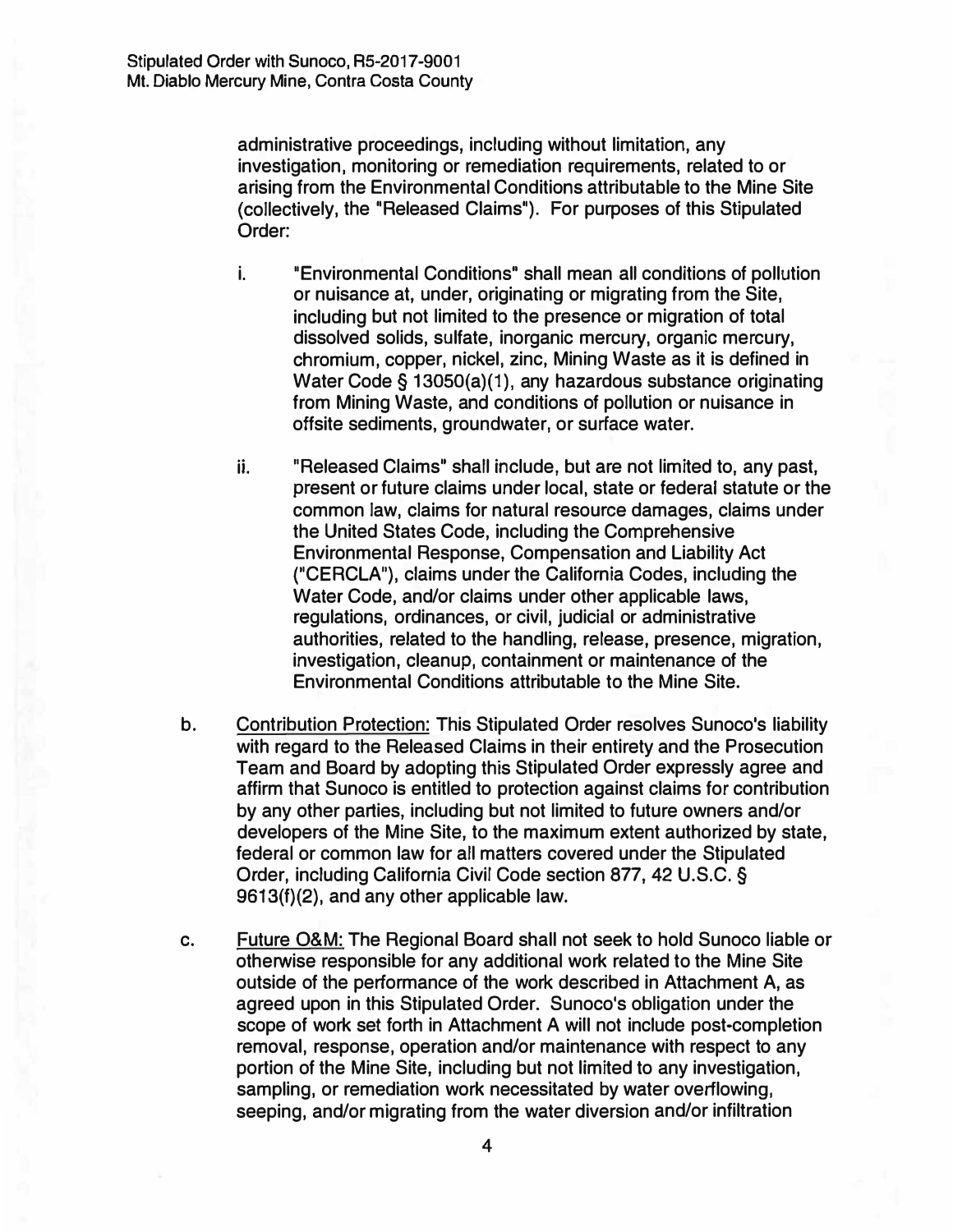**galleries described in Attachment A (collectively** <sup>1</sup> **'0&M"). Upon completion of the scope of work described in Attachment A, Sunoco shall have no additional responsibilities associated with the Site and the Central Valley Water Board expressly releases and indemnifies Sunoco from liability associated with future O&M.** 

- d. Cost Cap: Sunoco's obligation under this Agreement is to solely perform **the scope of work described in Attachment A, subject to approval by the Prosecution Team staff, up to a maximum of \$200,000.**
- e. **Superior Court Ruling: Consistent with the September 22, 2016, Ruling on Submitted Matter In Re: Sunoco, Inc. v. Central Valley Regional Water Quality Control Board, Case No. 34-2016-80002282, the Board shall not hereafter raise a corporate successor liability argument against Sunoco for the historical acts of the Cordero Mining Company of Nevada.**
- **f. Cleanup and Abatement Order: Upon approval of this Stipulated Order by the Central Valley Water Board or its delegee, Sunoco shall be removed from Cleanup and Abatement Order RS-2014-0124. The Central Valley Water Board or Advisory Team may take steps to effectuate such removal, including an addendum to CAO RS-2014-0124. Notwithstanding this Stipulated Order, it is the intention of the Parties to have CAO RS-2015-0124 remain in full force and effect after resolving Sunoco's liability for conduct alleged therein.**
- g. **Limit of Release: This Release and Covenant Not to Sue shall not impair the Regional Board**<sup>1</sup> **s ability to take action against any party unrelated to Sunoco, relating to the investigation, cleanup, or cost of investigation or cleanup of the Environmental Conditions attributable to the Mine Site. This Release is consistent with the goals and purposes of the Porter-Cologne Water Quality Control Act (Water Code§ 13000 et seq.).**

#### 3. **Party Contacts for Communications related to Stipulated Order:**

**For the Central Valley Water Board:** 

**Andrew Altevogt Assistant Executive Officer Central Valley Regional Water Quality Control Board 11020 Sun Center Drive, Suite 200 Rancho Cordova, CA 95670 (916) 464-3291**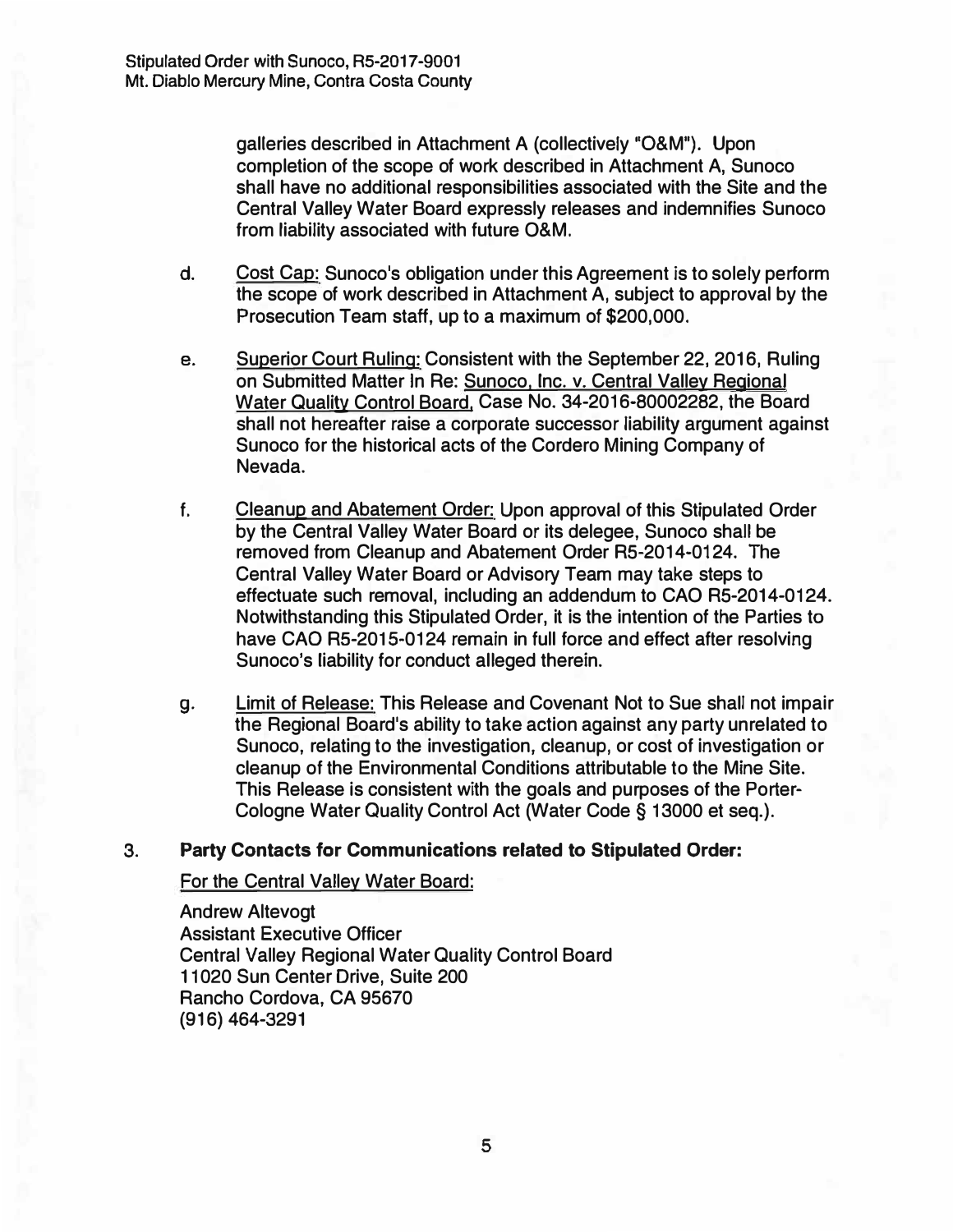**Stipulated Order with Sunoco, RS-2017-9001 Mt. Diablo Mercury Mine, Contra Costa County** 

> **Julie Macedo - Senior Staff Counsel Office of Enforcement State Water Resources Control Board 801 K Street, Suite 2300 Sacramento, CA 95814 (916) 323-6847**

**For Sunoco:** 

**Kevin Dunleavy - Chief Counsel Sunoco Inc. 3801 West Chester Pike Newtown Square, PA 19073 (215) 977-6273**

- **4. Attorneys' Fees and Costs: Except as otherwise provided herein, each Party shall bear all attorneys' fees and costs arising from the Party's own counsel in connection with the matters set forth herein.**
- **5. Matters Addressed by Stipulation: Upon the Central Valley Water Board's, or its delegee's, adoption of this Stipulated Order, this Order represents a final and binding resolution and settlement of any potential violations resulting from Cordero's or Sunoco's activities at the Mt. Diablo Mercury Mine Site. The provisions of this Section are expressly conditioned on the completion or good faith expenditure of the funds expected to be necessary to complete the work described in Attachment A.**
- **6. Public Notice: Sunoco understands that this Stipulated Order will be noticed for a 30-day public review and comment period prior to consideration by the Central Valley Water Board, or its delegee. If significant new information is received that reasonably affects the propriety of presenting this Stipulated Order to the Central Valley Water Board, or its delegee, for adoption, the Executive Officer may unilaterally declare this Stipulated Order void and decide not to present it to the Central Valley Water Board, or its delegee. Comments made by the public may be rebutted by the Prosecution Team, Sunoco, the Parties jointly, or the Advisory Team prior to the consideration of this Stipulated Order.**
- **7. Addressing Objections Raised During Public Comment Period: The Parties agree that the procedure contemplated for the Central Valley Water Board's adoption of the Stipulated Order by the Parties and review by the public, as reflected in this Stipulated Order, will be adequate. In the event procedural objections are raised prior to the Stipulated Order becoming effective, the Parties agree to meet and confer concerning any such objections, and may agree to revise or adjust the procedure as necessary or advisable under the circumstances.**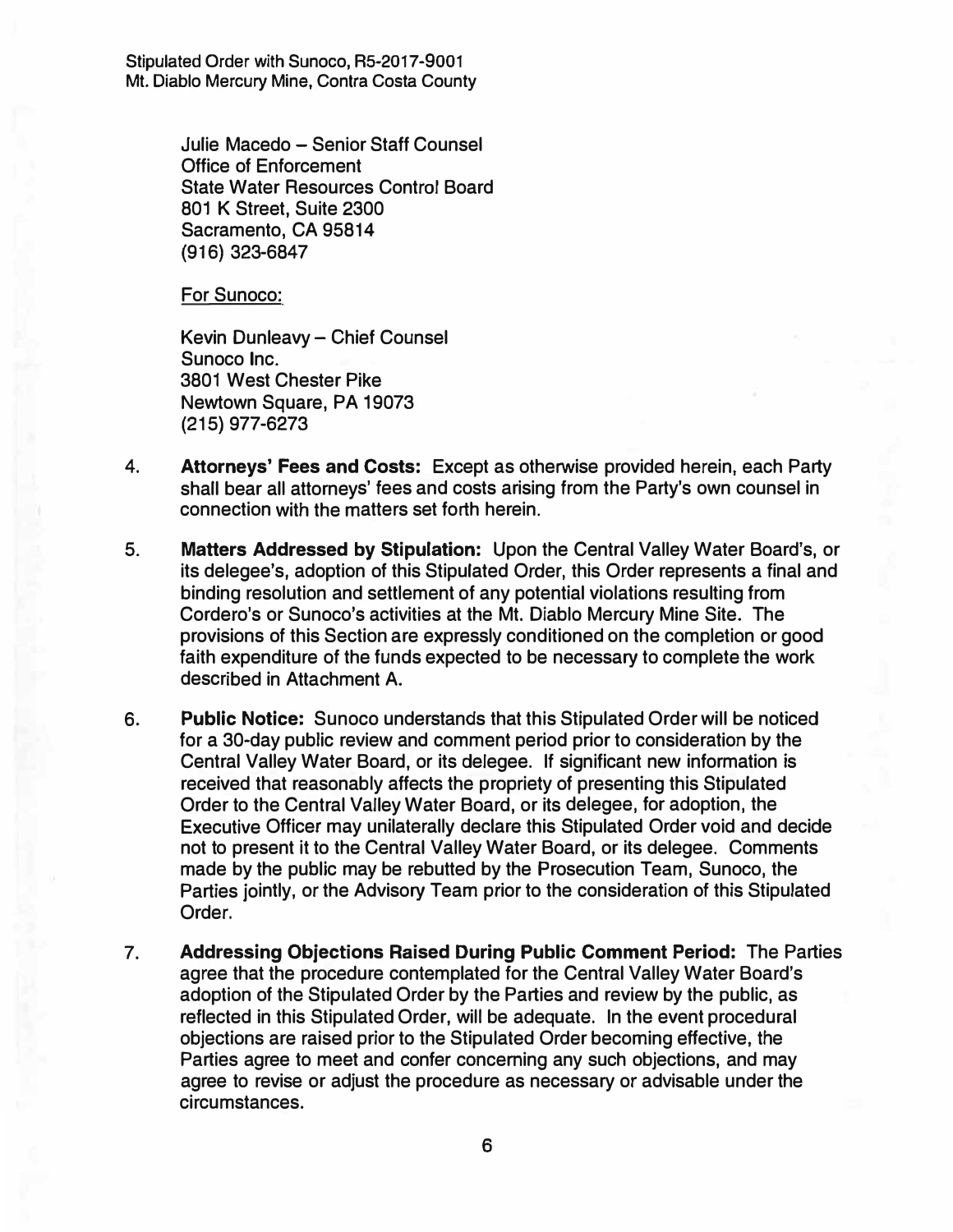- **8. No Waiver of Right to Enforce: The failure of the Prosecution Team or Central Valley Water Board to enforce any provision of this Stipulated Order shall in no way be deemed a waiver of such provision, or in any way affect the validity of the Order. The failure of the Prosecution Team or Central Valley Water Board to enforce any such provision shall not preclude it from later enforcing the same or any other provision of this Stipulated Order.**
- **9. Interpretation: This Stipulated Order shall be construed as if the Parties prepared it jointly. Any uncertainty or ambiguity shall not be interpreted against any one Party.**
- **10. Modification: This Stipulated Order shall not be modified by any of the Parties by oral representation made before or after its execution. All modifications must be in writing, signed by all Parties, and approved by the Central Valley Water Board.**
- **11. If Order Does Not Take Effect: In the event that this Stipulated Order does not take effect because it is not approved by the Central Valley Water Board, or its delegee, or is vacated in whole or in part by the State Water Board or a court, the Parties acknowledge that they expect to proceed to a contested evidentiary hearing before the Central Valley Water Board for a hearing consistent with the Superior Court's Remand Order. The Parties agree that all oral and written statements and agreements made during the course of settlement discussions will not be admissible as evidence in the hearing. The Parties agree to waive any and all objections based on settlement communications in this matter, including, but not limited to:**
	- **a. Objections related to prejudice or bias of any of the Central Valley Water Board members or their advisors and any other objections that are premised in whole or in part on the fact that the Central Valley Water Board members or their advisors were exposed to some of the material facts and the Parties' settlement positions as a consequence of reviewing the Stipulation and/or the Order, and therefore may have formed impressions or conclusions prior to any contested evidentiary hearing in this matter; or**
	- **b. Laches or delay or other equitable defenses based on the time period for administrative or judicial review to the extent this period has been extended by these settlement proceedings.**
- **12. Waiver of Hearing:** Sunoco has been informed of the rights provided by CWC **section 13323(b), and hereby waives its right to a hearing before the Central Valley Water Board prior to the adoption of the Stipulated Order.**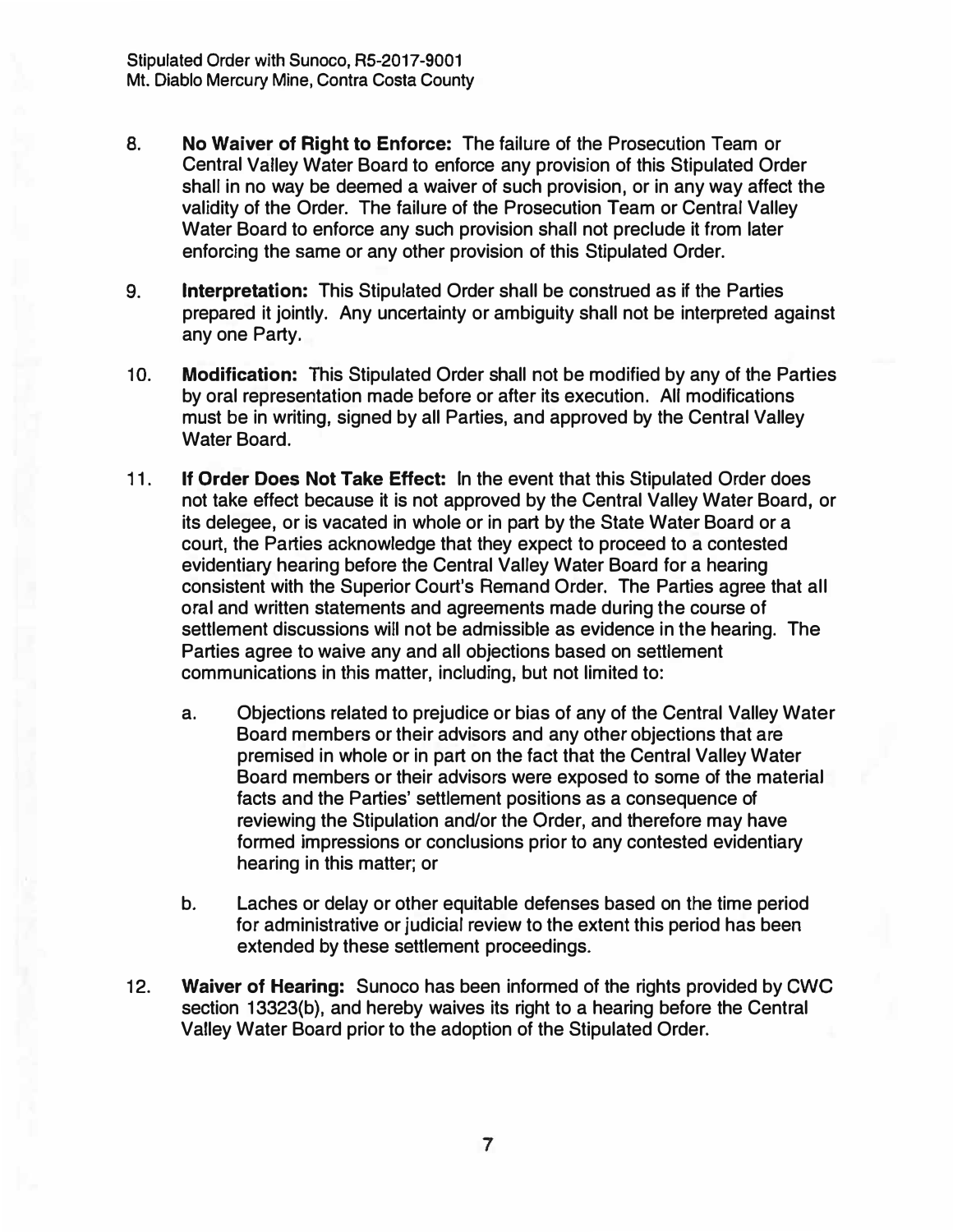- **13. Waiver of Right to Petition: Sunoco hereby waives its right to petition the Central Valley Water Board's adoption of the Stipulated Order as written for review by the State Water Board, and further waives its rights, if any, to appeal the same to a California Superior Court and/or any California appellate level court.**
- **14. Covenant Not to Sue: Sunoco covenants not to sue or pursue any administrative or civil claim(s) against the Central Valley Water Boardt or its members, employees, representatives, agents, or attorneys arising out of or relating to this Stipulated Order or CAO R5-2014-0124.**
- **15. Central Valley Water Board is Not Liable: Except as expressly set forth herein, neither the Central Valley Water Board members nor the Central Valley Water Board staff, attorneys, or representatives shall be liable for any injury or damage to persons or property resulting from acts or omissions by Sunoco, its directors, officers, employees, agents, representatives or contractors in carrying out activities pursuant to this Stipulated Order.**
- **16. Authority to Bind: Pursuant to Water Code section 13300** *et seq.,* **the Central Valley Water Board has authority to release and covenant not to sue** *or* **assert claims for environmental investigation or remediation or other related claims against potentially responsible parties if such agreements are sufficiently in the public interest to warrant expending the public resources necessary to reach such agreement. Each person executing this Stipulated Order in a representative capacity represents and warrants that he or she is authorized to execute this Stipulated Order on behalf of and to bind the entity on whose behalf he or she executes the Order.**
- **17. No Third Party Beneficiaries. This Stipulated Order is not intended to confer any rights or obligations on any third party or parties, and no third party or parties shall have any right of action under this Stipulated Order for any cause whatsoever.**
- **18. CEQA. The granting of a Covenant Not to Sue does not constitute a "project" as defined by Public Resources Code section 21065 and California Code of Regulations, title 14, section 15378(a). Thus, this action is exempt from the provisions of the California Environmental Quality Act (Pub. Resources Code §21000 et seq.).**
- **19. Effective Date: This Stipulated Order shall be effective and binding on the Parties upon the date the Central Valley Water Board, or its delegee, enters the Order.**
- **20. Counterpart Signatures: This Stipulated Order may be executed and delivered in any number of counterparts, each of which when executed and delivered shall be deemed to be an original, but such counterparts shall together constitute one document.**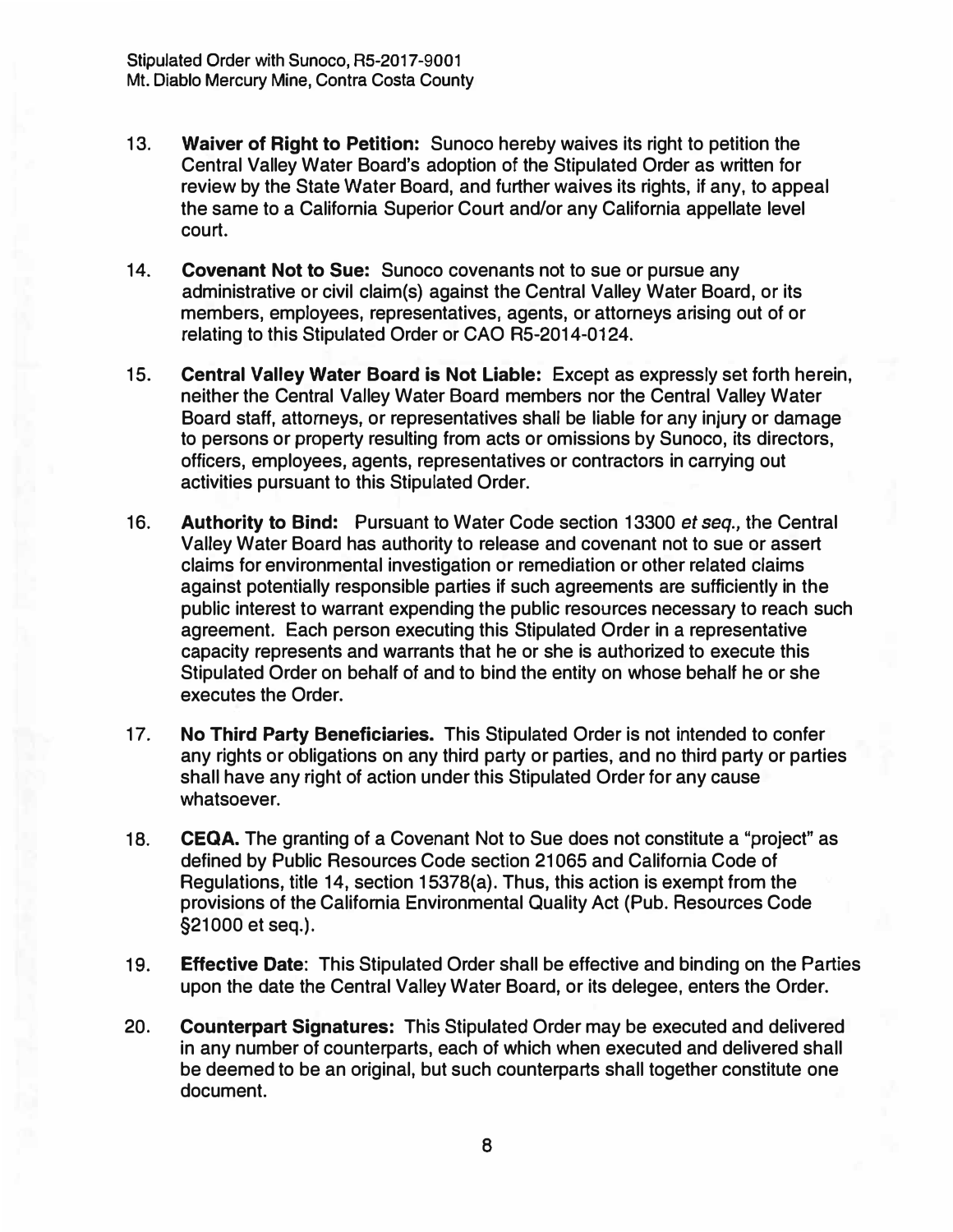**Stipulated Order with Sunoco, RS-2017-9001 Mt. Diablo Mercury Mine, Contra Costa County** 

# **IT IS SO STIPULATED.**

**California Regional Water Quality Control Board Prosecution Team Central Valley Region** 

**By:**  $\sqrt{h\lambda_{uv} - \theta_{uvw}}$ <br>**·** Andrew Altevogt,<br>**Assistant Executive Officer** 

Date:  $\frac{8}{17}$ 

Sunoco, Inc.

E. Foster, EVP By: Date: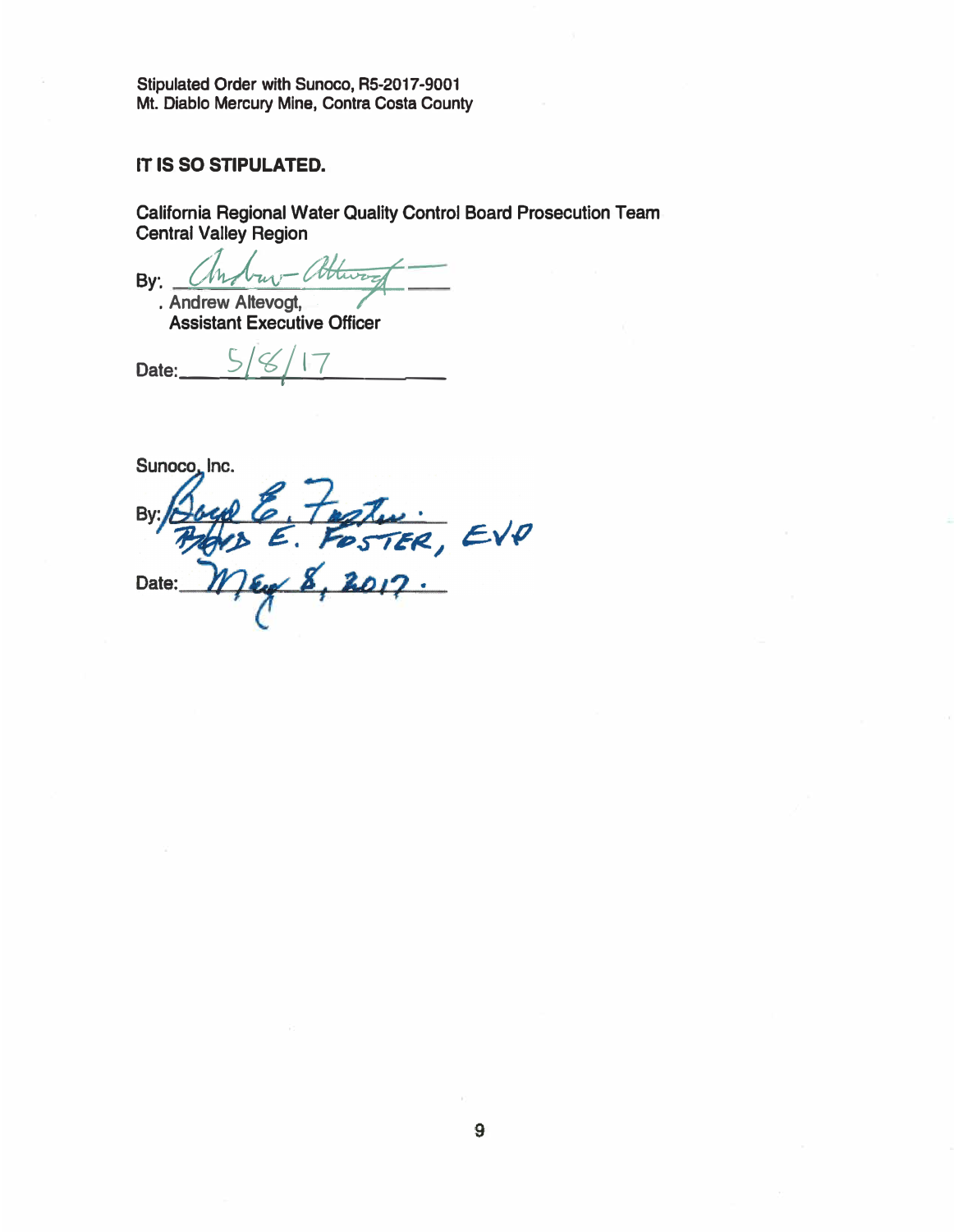## **ATTACHMENT A-SCOPE Of WORK**

**The scope of work consists of constructing a groundwater interception trench to capture surtace seepages observed within the mining waste deposits upslope of the Lower Pond, then conveying this seepage water by gravity in a conveyance pipe to an infiltration gallery. Construction details for each of these elements and some assumptions regarding construction are summarized below.** 

**Groundwater interception trench: A 3 foot-wide by 5 foot-deep "French drain", 180 feet long. Top of gravel and up-hill facing side of trench lined with permeable geotextile fabric. Down-hill facing side and bottom of trench lined with non-permeable HOPE sheeting. Two 4-inch diameter pertorated HOPE pipelines (capped at the end) will be placed in bottom of the trench, and the lower 3 feet of trench will be filled with washed %-inch pea gravel. The top of the trench will be capped with 12-inches native backfill. Trench and pertorated pipe sloped to drain toward the north end of the trench to connect with the non-perforated conveyance pipe.** 

**Install a 4-inch diameter PVC (or HOPE) sampling pipe at the north end of the trench for future water level and water quality samples. The sampling pipe will be completed from the bottom of the interception trench to three feet above native ground level. The bottom of the sampling pipe will be capped and pertorated across the bottom three feet.** 

**Conveyance piping: 18-in wide by a minimum 2-foot deep trench with two four-inch diameter SOR 17 HOPE non-perforated conveyance piping not more than 300 feet long. Individual shutoff valves will be installed at the beginning of the conveyance piping.** 

�

**Infiltration Gallery: One 3-foot wide by approximately 5-foot deep trench will be excavated in the selected infiltration area, as determined by field review with Water Board staff. 300 linear feet of 34-inch wide Quick 4 High Capacity chambers1 will be assembled in the bottom of each trench, and connected to the 4-inch diameter conveyance piping. The trenches will be backfilled with native soils.** 

**Assumptions regarding construction:** 

**1. The location where the interception trench, the conveyance pipe, and the infiltration gallery are on approximate 2H:1V and steeper slopes.**

<sup>&</sup>lt;sup>1</sup> https://infiltratorwater.com/products-solutions/chambers/quick-4-series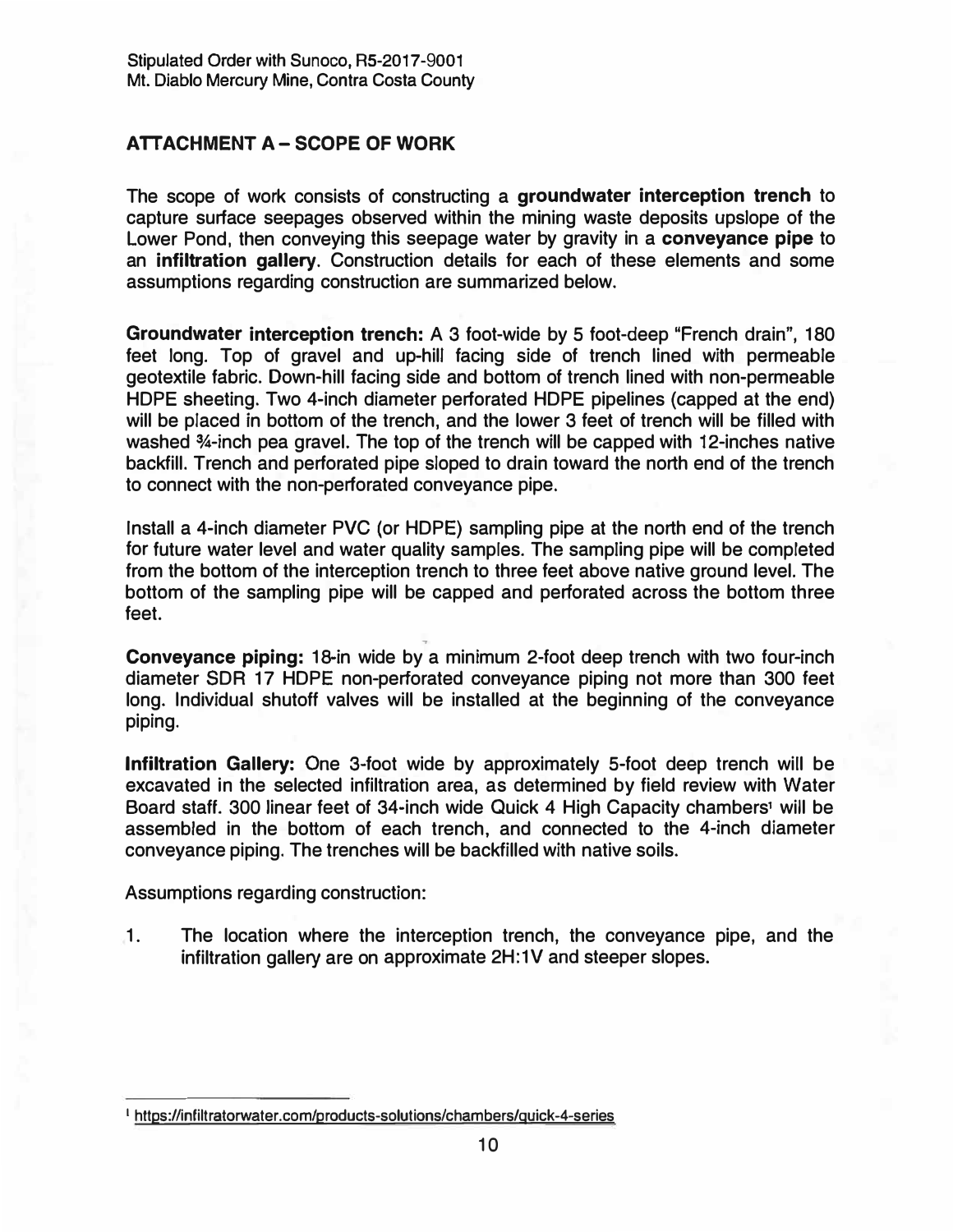- **2. It is presumed that a Contra Costa County grading permit will likely be required for implementation of the interceptor trench design. If the proposed area exceeds one acre, a construction storm water permit will be required from the State Water Resources Control Board; however, at this time, such a permit is not expected. All disturbed soils will need to be stabilized using a minimum of seed and straw mulch.**
- **3. It is anticipated that construction will be completed in the dryer summer months; therefore dust control will be required.**
- **4. Neither SGI engineering nor Sunoco guarantee the effectiveness or long term viability of the system.**
- **5. Neither SGI engineering nor Sunoco have performed an analysis of the hydrology of the subsurface where the galleries will be installed and, as such, neither SGI engineering nor Sunoco shall be responsible for the fate and transport of water exiting the galleries.**

**Following this scope of work, Sunoco's consultants shall prepare a Work Plan to design and build the interceptor trench/ infiltration gallery. A site plan and an infiltration field detail sheet shall be prepared and included as part of the Work Plan. The Work Plan shall be reviewed and approved by Water Board staff. This work plan would be similar to the work plan submitted by Stevens Ferrone & Bailey Engineering Company for the Dunn Creek Bank Emergency Stabilization in December 2015.**